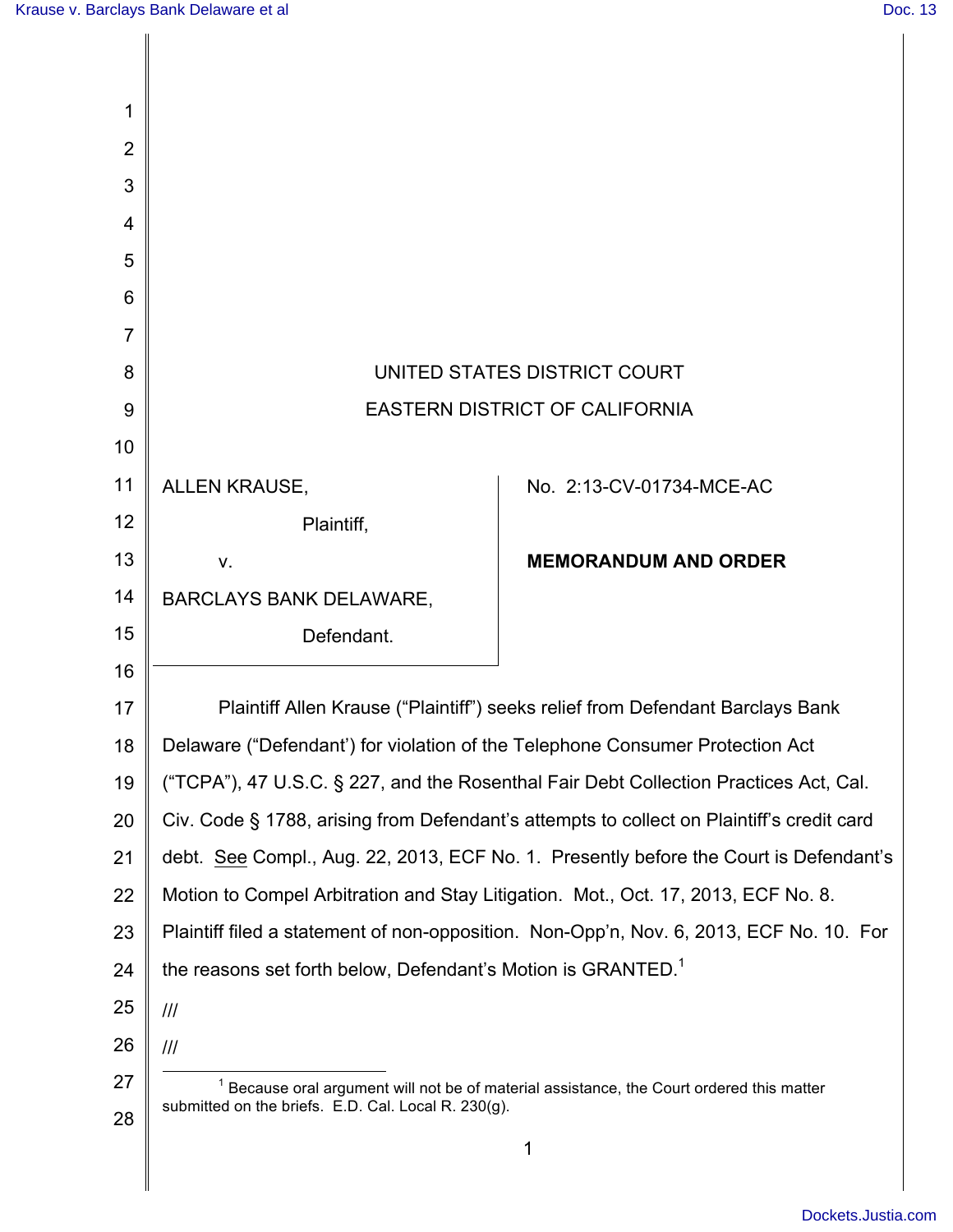| 1              | <b>BACKGROUND<sup>2</sup></b>                                                                                                                                                                     |
|----------------|---------------------------------------------------------------------------------------------------------------------------------------------------------------------------------------------------|
| $\overline{2}$ |                                                                                                                                                                                                   |
| 3              | Plaintiff applied for a credit card account with Defendant in June 2007. The                                                                                                                      |
| 4              | application was approved, and Defendant issued a credit card to Plaintiff. The credit                                                                                                             |
| 5              | card account was governed by a written Credit Card Cardmember Agreement                                                                                                                           |
| 6              | ("Cardmember Agreement"). Plaintiff eventually defaulted on the account, and Plaintiff                                                                                                            |
| $\overline{7}$ | alleges that, in attempting to collect this debt, Defendant repeatedly and regularly called                                                                                                       |
| 8              | Plaintiff, at a frequency which Plaintiff states amounted to harassment—sometimes                                                                                                                 |
| 9              | multiple times in one day, sometimes within minutes of the previous call. Plaintiff                                                                                                               |
| 10             | repeatedly requested that Defendant remove Plaintiff from the automatic dial list, but                                                                                                            |
| 11             | Defendant's calls continued. Plaintiff also alleges that Defendant called his cellphone                                                                                                           |
| 12             | number without obtaining his prior express consent, in violation of the TCPA.                                                                                                                     |
| 13             | Defendant provides the Court with evidence of an agreement to arbitrate,                                                                                                                          |
| 14             | contained in the Cardmember Agreement. The clause at issue states:                                                                                                                                |
| 15<br>16       | Arbitration. Any claim, dispute or controversy ("Claim") by<br>either you or us against the other, or against the employees,<br>agents, or assigns of the other, arising from or relating in any  |
| 17             | way to this Agreement or your Account, or any transaction on<br>your Account including (without limitation) Claims based on<br>contract, tort (including intentional torts), fraud, agency,       |
| 18<br>19       | negligence, statutory or regulatory provisions, or any other<br>source of law and Claims regarding the applicability of this<br>arbitration clause or the validity of the entire Agreement, shall |
| 20             | be resolved exclusively and finally by binding arbitration<br>rules and procedures of the Arbitration<br>under<br>the<br>Administrator selected at the time the Claim is filed.                   |
| 21             |                                                                                                                                                                                                   |
| 22             | Roark Decl. Ex. B. 16, Oct. 17, 2013, ECF No. 8-1. Additionally, the Cardmember                                                                                                                   |
| 23             | Agreement provides: "[b]y signing, keeping[,] or using your Card or Account, you agree                                                                                                            |
| 24             | to the terms and conditions of this Agreement." Id. at 13.                                                                                                                                        |
| 25             | $\frac{1}{1}$                                                                                                                                                                                     |
| 26             | $\frac{1}{1}$                                                                                                                                                                                     |
| 27             |                                                                                                                                                                                                   |
| 28             | $2$ The following recitation of facts is taken from Plaintiff's Complaint, ECF No. 1, and Defendant's<br>Motion to Compel Arbitration, ECF No. 8.<br>$\overline{2}$                               |

 $\parallel$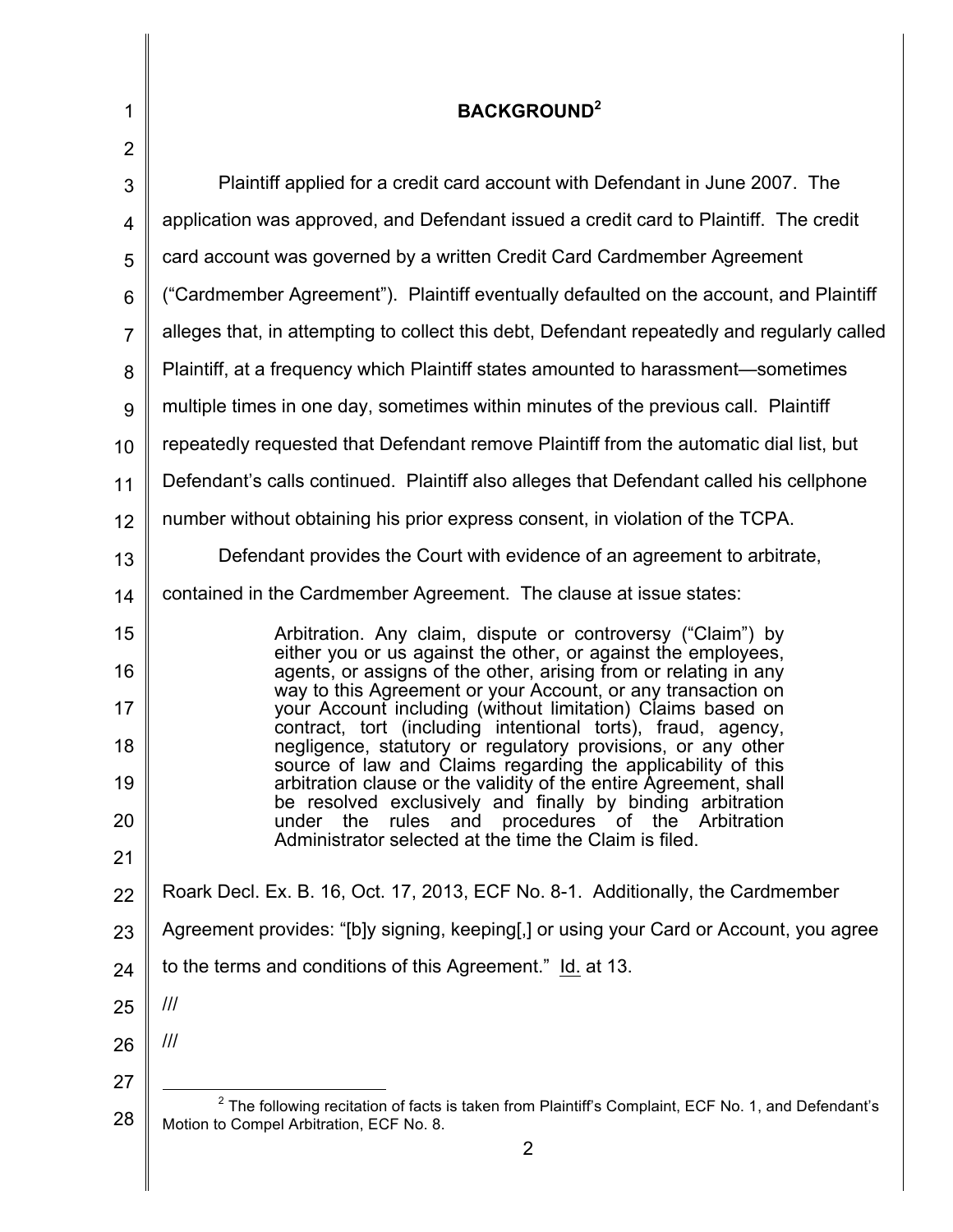| 1               | <b>STANDARD</b>                                                                                |
|-----------------|------------------------------------------------------------------------------------------------|
| $\overline{2}$  |                                                                                                |
| 3               | "The [Federal Arbitration Act ("FAA")] was enacted in 1925 in response to                      |
| 4               | widespread judicial hostility to arbitration agreements." AT&T Mobility LLC v.                 |
| 5               | Concepcion, 131 S. Ct. 1740, 1745 (2011). Under the FAA, arbitration agreements                |
| $6\phantom{1}6$ | "shall be valid, irrevocable, and enforceable, save upon such grounds as exist at law or       |
| $\overline{7}$  | in equity for the revocation of any contract." $9 U.S.C.$ § 2. Section 2 of the FAA            |
| 8               | "reflect[s]a 'liberal federal policy favoring arbitration." Concepcion, 131 S. Ct. at          |
| 9               | 1745 (quoting Moses H. Cone Mem'l Hosp. v. Mercury Constr. Corp., 460 U.S. 1, 24               |
| 10              | $(1983)$ ). At the same time, however, § 2 reflects "the 'fundamental principle that           |
| 11              | arbitration is a matter of contract." Id. (quoting Rent-A-Center, W., Inc. v. Jackson, 130     |
| 12              | S. Ct. 2772, 2776 (2010)). "[Section] 3 requires courts to stay litigation of arbitral claims  |
| 13              | pending arbitration of those claims, in accordance with the terms of the agreement; and        |
| 14              | §4 requires courts to compel arbitration 'in accordance with the terms of the agreement'       |
| 15              | upon the motion of either party to the agreement" Id. at 1748.                                 |
| 16              | Thus, "[b]y its terms, the [FAA] leaves no place for the exercise of discretion by a           |
| 17              | district court, but instead mandates that district courts shall direct the parties to proceed  |
| 18              | to arbitration on issues as to which an arbitration agreement has been signed." Dean           |
| 19              | Witter Reynolds, Inc. v. Byrd, 470 U.S. 213, 218 (1985) (citing 9 U.S.C. §§ 3, 4)              |
| 20              | (emphasis in original). "The standard for demonstrating arbitrability is not a high one; in    |
| 21              | fact, a district court has little discretion to deny an arbitration motion, since the [FAA] is |
| 22              | phrased in mandatory terms." Republic of Nicaragua v. Standard Fruit Co., 937 F.2d             |
| 23              | 469, 475 (9th Cir. 1991). "Moreover, the scope of an arbitration clause must be                |
| 24              | interpreted liberally and 'as a matter of federal law, any doubts concerning the scope of      |
| 25              | arbitrable disputes should be resolved in favor of arbitration." Concat LP v. Unilever,        |
| 26              | PLC, 350 F. Supp. 2d 796, 804 (N.D. Cal. 2004) (quoting Moses H. Cone, 460 U.S. at             |
| 27              | 24; Three Valleys Mun. Water Dist. v. E.F. Hutton & Co., 925 F.2d 1136, 1144 (9th Cir.         |
| 28              | 1991); French v. Merrill Lynch, 784 F.2d 902, 908 (9th Cir. 1986)).                            |
|                 | 3                                                                                              |
|                 |                                                                                                |

 $\begin{array}{c} \hline \end{array}$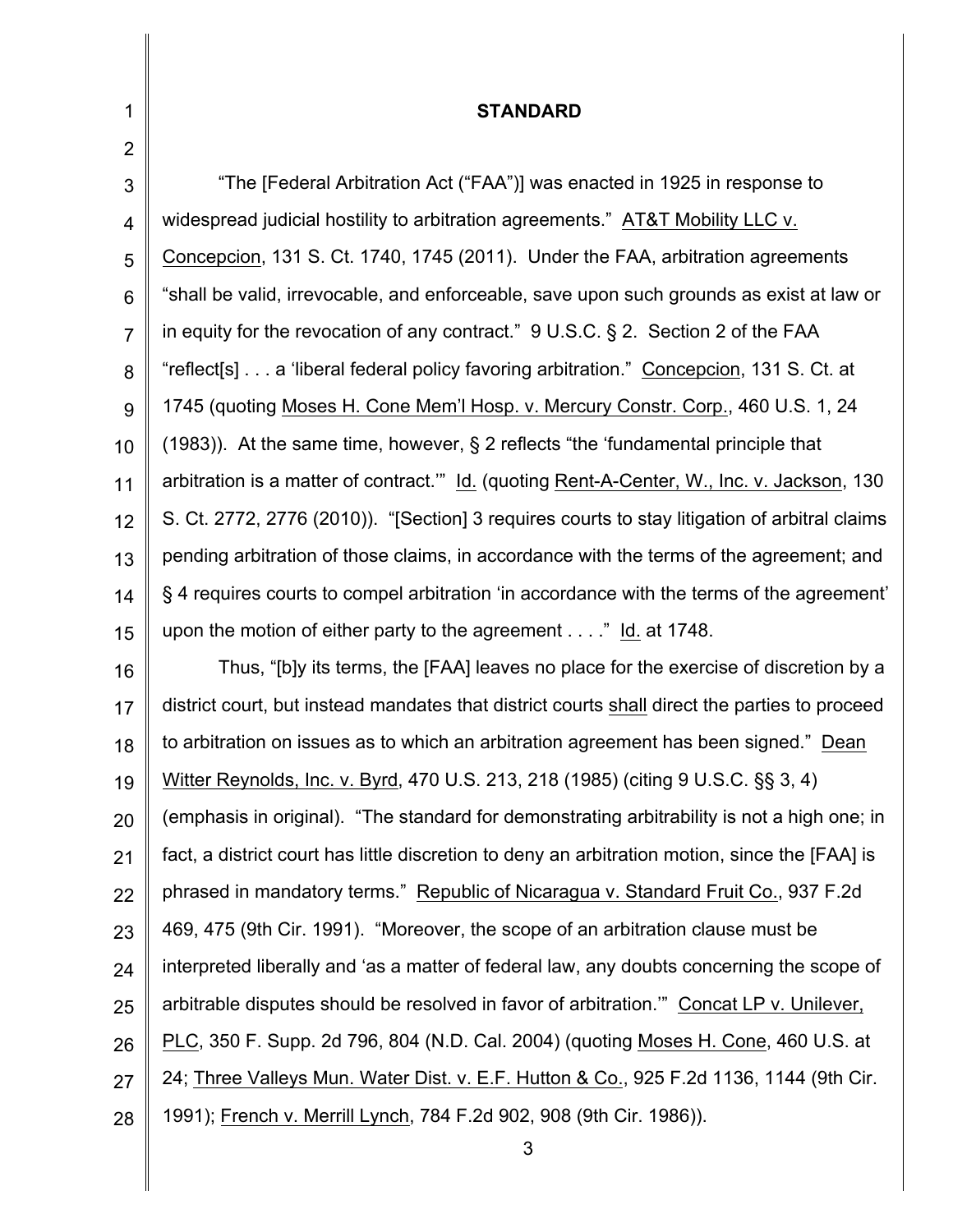1 2 3 4 5 6 7 8 9 10 11 12 13 14 15 16 17 18 19 20 21 22 23 24 25 26 27 28 4 Thus, "[a]n order to arbitrate . . . should not be denied unless it may be said with positive assurance that the arbitration clause is not susceptible of an interpretation that covers the asserted dispute. Doubts should be resolved in favor of coverage." United Steelworkers of Am. v. Warrior & Gulf Navigation Co., 363 U.S. 574, 582-83 (1960). In determining whether to compel arbitration, the Court may not review the merits of the dispute. Instead, the Court must limit its inquiry to three steps: (1) whether the contract containing the arbitration agreement evidences a transaction involving interstate commerce; (2) whether there exists a valid agreement to arbitrate; and (3) whether the dispute(s) fall within the scope of the agreement to arbitrate. Standard Fruit, 937 F.2d at 476-78. **ANALYSIS A. Transaction Involving Interstate Commerce** The FAA provides that "[a] written provision in any . . . contract evidencing a transaction involving commerce to settle by arbitration a controversy thereafter arising out of such contract or transaction . . . shall be valid, irrevocable, and enforceable . . . ." 9 U.S.C. § 2. Section 1 defines "commerce" to mean, among other things, "commerce among the several States or with foreign nations . . . ." Id. § 1. "The 'interstate commerce' provision has been interpreted broadly, embracing any agreement that in its operation directly or indirectly affects commerce between states in any fashion." Affholter v. Franklin Cnty. Water Dist., 1:07-CV-0388-OWW-DLB, 2008 WL 5385810, at \*2 (E.D. Cal. Dec. 23, 2008) (citing Allied-Bruce Terminix Cos., Inc. v. Dobson, 513 U.S. 265, 277-282 (1995)). In this case, the parties do not dispute that the Cardmember Agreement evidences a transaction involving interstate commerce. ///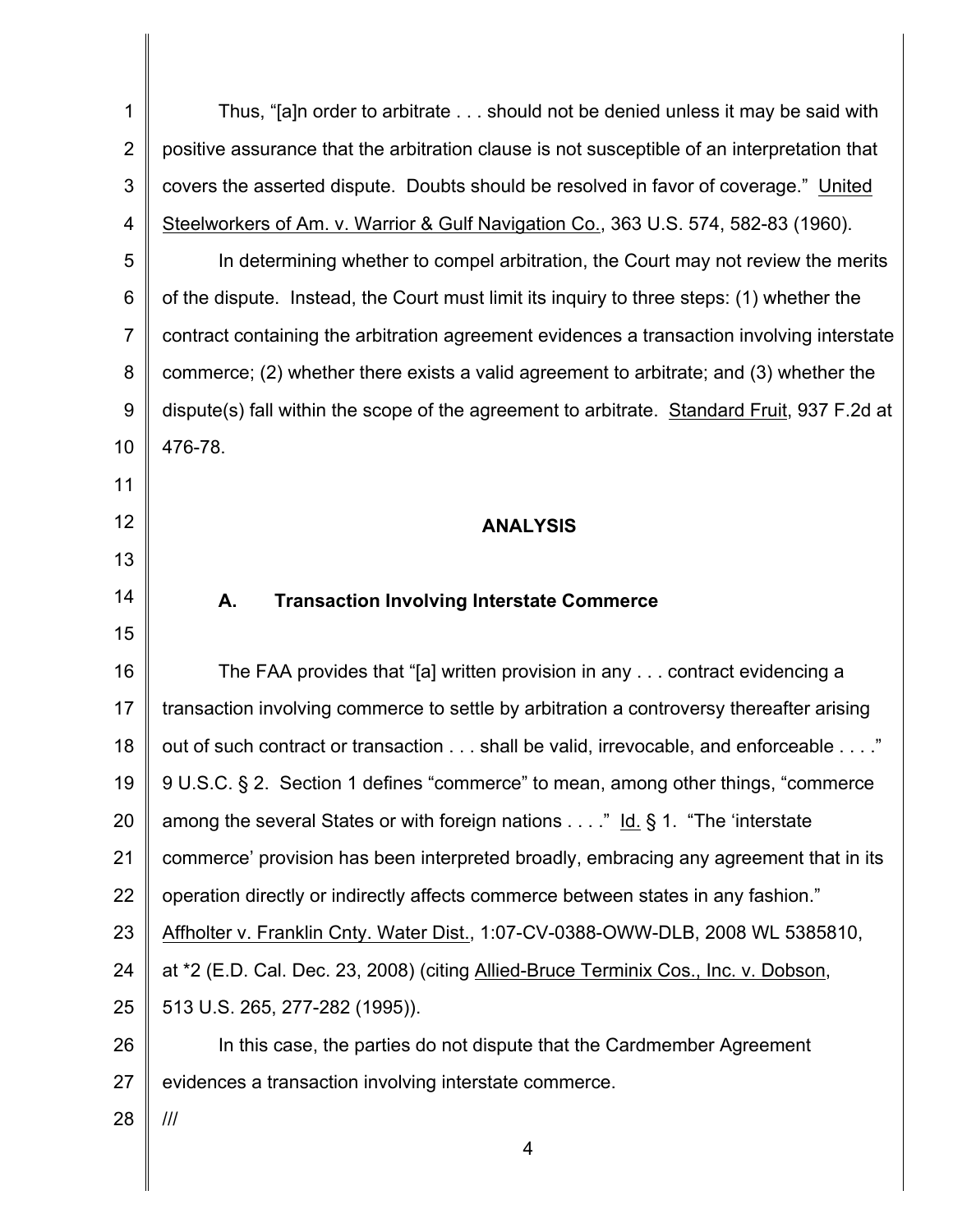1 2 3 4 5 6 7 8 Indeed, the contract containing the arbitration agreement at issue is a contract for a consumer credit card between citizens of two different states—California and Delaware. Accordingly, the transaction "involve[es] interstate commerce." See Ackerberg v. Citicorp USA, Inc., 898 F. Supp. 2d 1172, 1175, 1177 (N.D. Cal. 2012) (compelling arbitration under the FAA based on arbitration clause contained in credit card agreement between citizens of different states); see generally Allied-Bruce Terminix Cos., 513 U.S. at 274-75 (interstate-commerce requirement should be construed broadly to include all activities that merely affect interstate commerce).

- 9
- 10

11

## **B. Existence of a Valid Agreement to Arbitrate**

12 13 14 15 16 17 18 19 20 21 22 23 24 25 26 27 28 The Court's second task is to determine whether there exists a valid agreement to arbitrate. Standard Fruit, 937 F.2d at 476-78; see also Sanford v. MemberWorks, Inc., 483 F.3d 956, 962 (9th Cir. 2007). While the FAA expresses a strong public policy in favor of enforcing arbitration agreements, the Court must first establish that there is an agreement to be enforced. Baker v. Osborne Dev. Corp., 159 Cal. App. 4th 884, 892 (2008). "[T]he question of whether a party is bound by an agreement containing an arbitration provision is a 'threshold question' for the court to decide." Microchip Tech. Inc. v. U.S. Philips Corp., 367 F.3d 1350, 1357 (Fed. Cir. 2004) (citing John Wiley & Sons, Inc. v. Livingston, 376 U.S. 543 (1964)) (applying Ninth Circuit law). In determining whether an agreement to arbitrate exists, the district court "appl[ies] general state-law principles of contract interpretation, while giving due regard to the federal policy in favor of arbitration by resolving ambiguities as to the scope of arbitration in favor of arbitration." Wagner v. Stratton Oakmont, Inc., 83 F.3d 1046, 1049 (9th Cir. 1996); see also Pokorny v. Quixtar, Inc., 601 F.3d 987, 994 (9th Cir. 2010). /// /// ///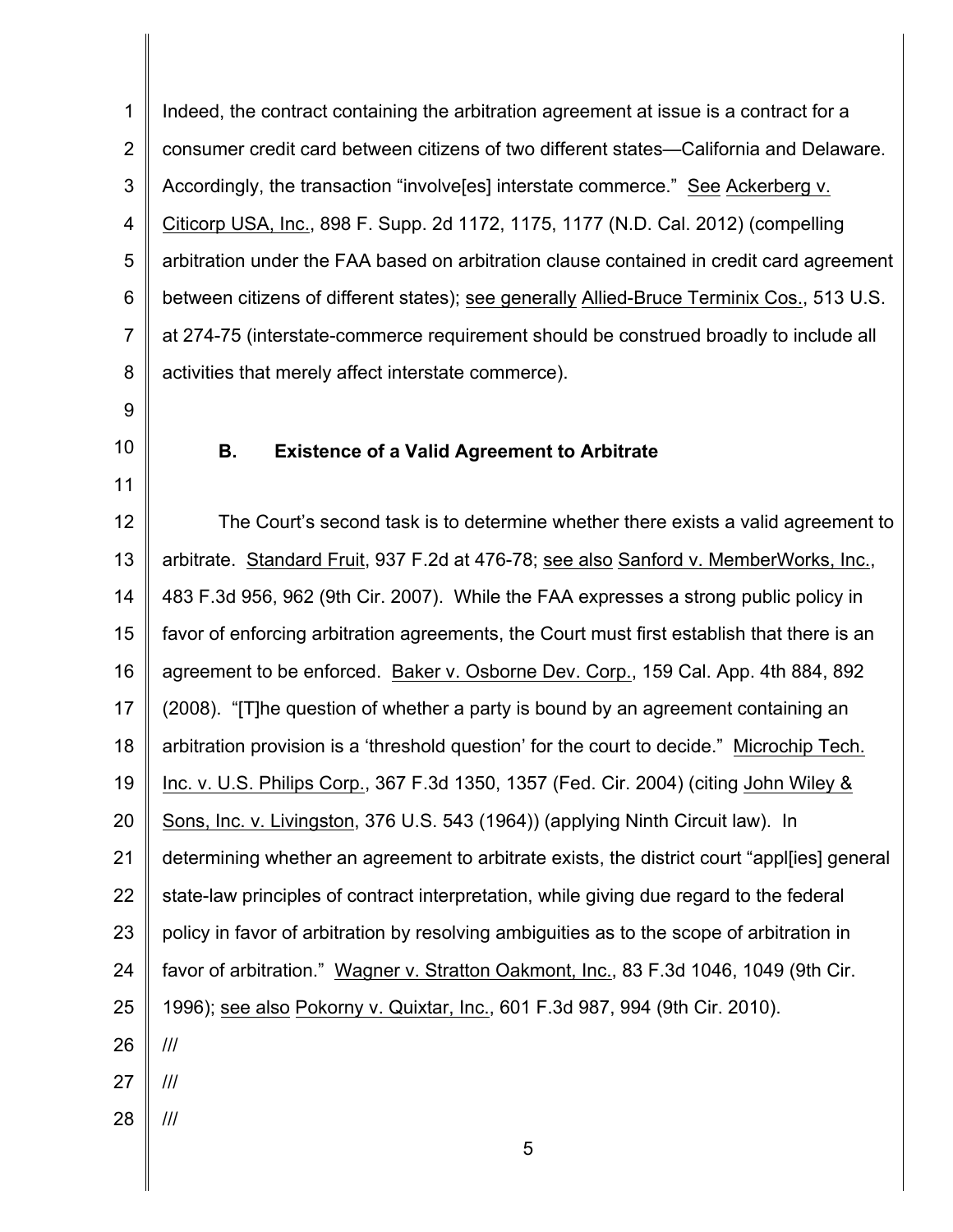1 2 3 4 5 Here, the Cardmember Agreement contains language providing that "[c]laims regarding the applicability of this arbitration clause or the validity of the entire Agreement shall be resolved exclusively and finally by binding arbitration under the rules and procedures of the Arbitration Administrator selected at the time the Claim is filed." Roark Decl. Ex. B at 16.

6 7 8 9 10 11 12 13 14 15 16 17 18 19 20 This language is a "delegation provision"—"an agreement to arbitrate threshold issues concerning the arbitration agreement." Rent-A-Center, W., Inc., 130 S. Ct. at 2777. The Supreme Court has "recognized that parties can agree to arbitrate 'gateway' questions of 'arbitrability,' such as whether the parties have agreed to arbitrate or whether their agreement covers a particular controversy." Id. (citing Howsam, 537 U.S. at 83-85; Green Tree Fin. Corp. v. Bazzle, 539 U.S. 444, 452 (2002) (plurality opinion)). "This line of cases merely reflects the principle that arbitration is a matter of contract." Id. (citing First Options of Chi., Inc. v. Kaplan, 514 U.S. 938, 943 (1995)). "An agreement to arbitrate a gateway issue is simply an additional, antecedent agreement the party seeking arbitration asks the federal court to enforce, and the FAA operates on this additional arbitration agreement just as it does on any other." Id. In Rent-A-Center, the Supreme Court found that a delegation provision "is valid under § 2 'save upon such grounds as exist at law or in equity for the revocation of any contract,' and federal courts can enforce the agreement by staying federal litigation under § 3 and compelling arbitration under § 4." Id. at 2778.

21 22 23 Plaintiff does not contest the validity of the delegation provision. Thus, the preliminary question of whether there exists a valid agreement to arbitrate is a gateway issue for the arbitrator(s), and not the Court, to decide.

- 24 ///
- 25 ///
- 26 ///
- 27 ///
- 28 ///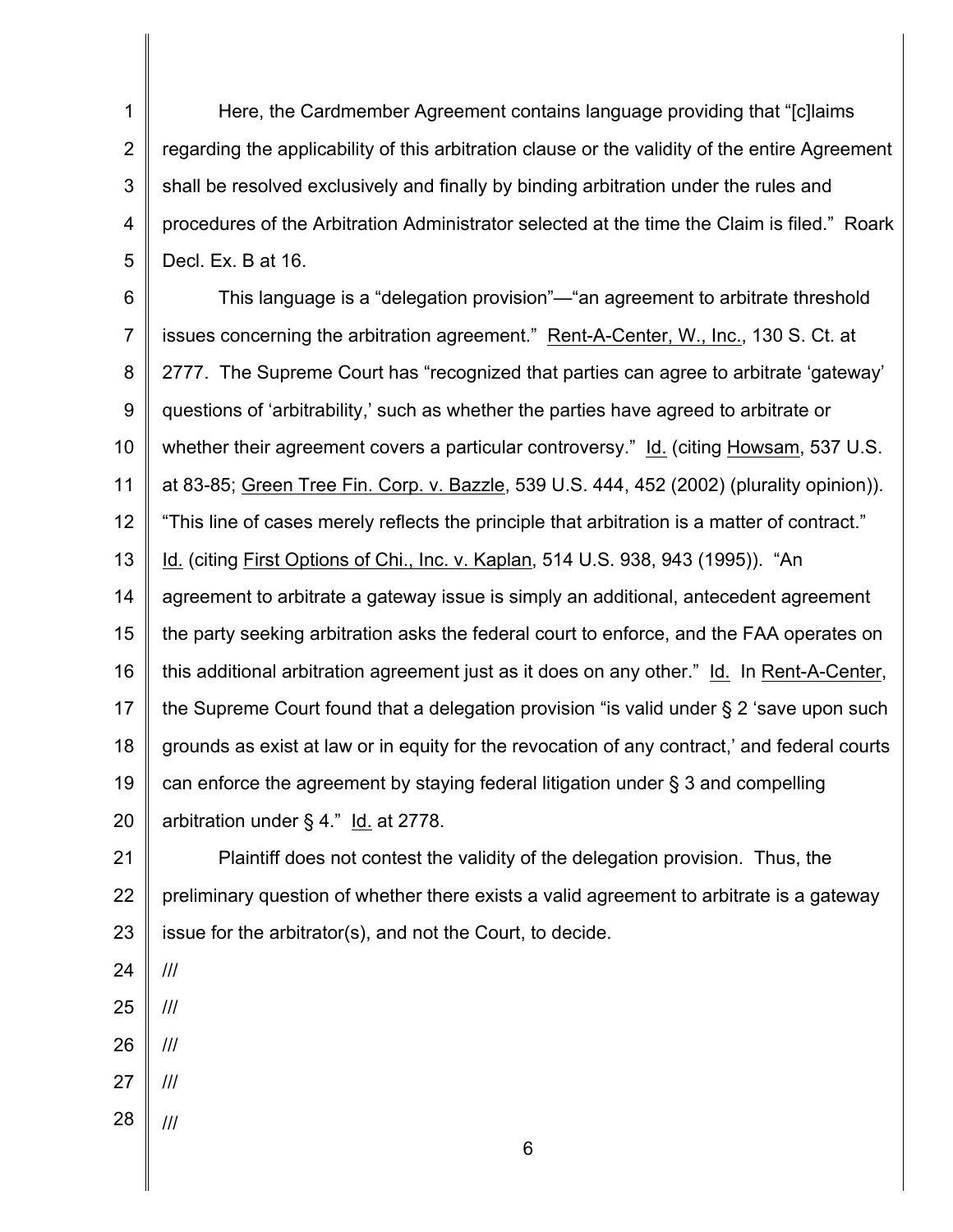1

2

## **C. Disputes Fall Within the Scope of the Agreement to Arbitrate**

3 4 5 6 7 8 9 10 11 12 "In considering the scope of an arbitration clause's application, U.S. courts have recognized a distinction between 'broad' and 'narrow' language." Concat LP, 350 F. Supp. 2d at 807 (quoting Mediterranean Enterprises, Inc. v. Ssangyong Corp., 708 F.2d 1458, 1463-64 (9th Cir. 1983)). The rule is that, where an arbitration clause applies to matters "arising under" the agreement, its scope is narrowly defined, but where it applies to matters "arising out of or relating to" the agreement, its application should be broadly construed. Id. "[W]hen an arbitration clause refers to disputes or controversies 'under' or 'arising out of' the contract, arbitration is restricted to 'disputes and controversies relating to the interpretation of the contract and matters of performance.'" Mediterranean Enterprises, Inc., 708 F.2d at 1465.

13 14 15 16 17 18 However, given that the delegation provision, supra, applies to questions regarding the "applicability" of the arbitration clause, the issue of whether the disputes fall within the scope of the agreement to arbitrate is also a gateway issue that the arbitrator(s), rather than the Court, must decide. Again, Plaintiff does not contest that the disputes fall within the scope of agreement to arbitrate, nor does Plaintiff contest that this issue must be decided by the arbitrator(s).

19 20 21 Thus, in accordance with the parties' contract, the Court must stay the litigation to permit the arbitrator(s) first arbitrate these "gateway" issues, and then, if permissible, arbitrate the substantive claims.

22

///

- 23 ///
- 24 ///
- 25 ///
- 26 ///
- 27 ///
- 28 ///